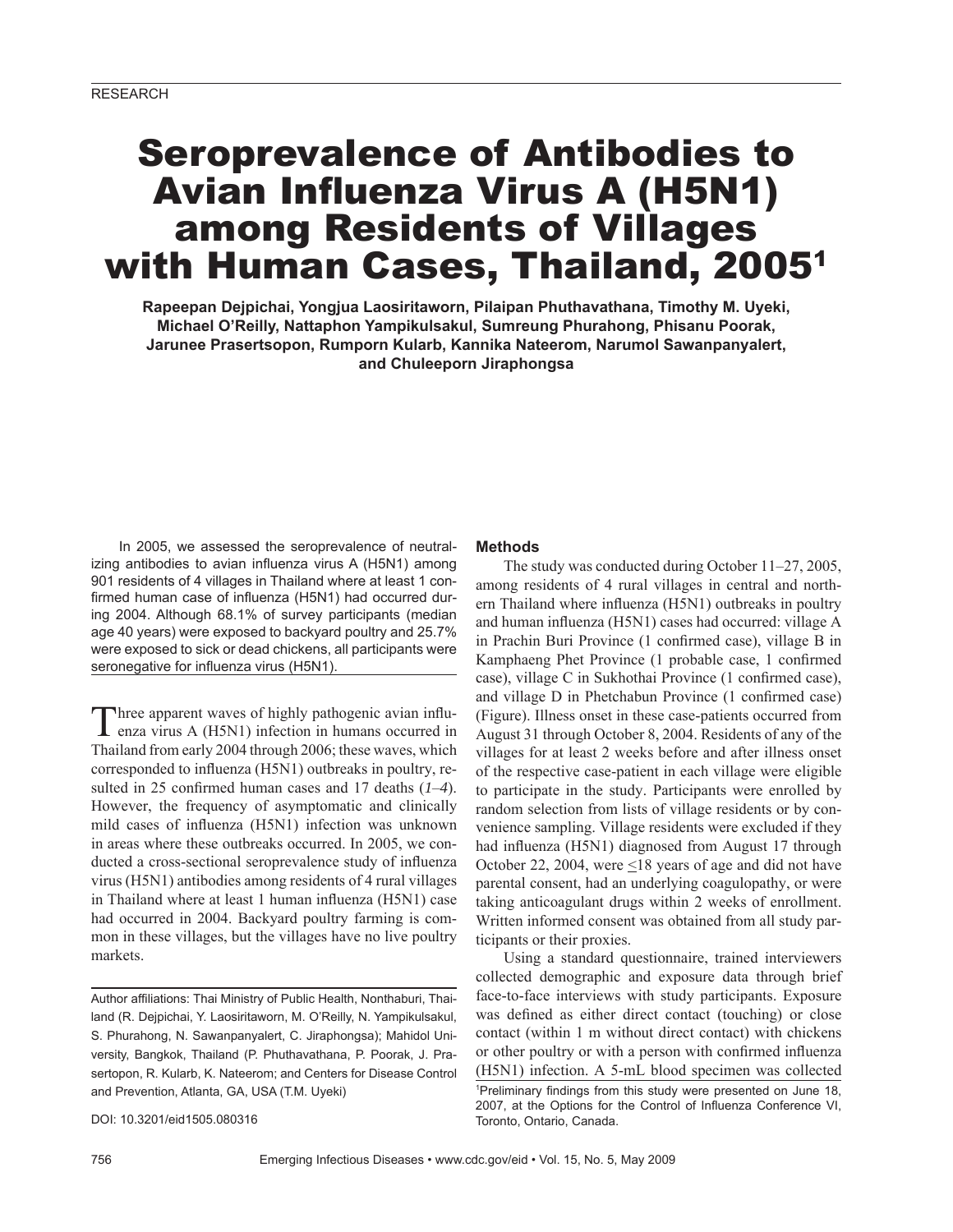

Figure. Province location of study villages with laboratoryconfirmed avian influenza A (H5N1) cases in humans, Thailand, 2004. (Adapted from http://commons.wikimedia.org/wiki/Image: BlankMap\_Thailand.png.)

from participants  $\geq$ 5 years of age, and a 3-mL specimen was collected from those <5 years of age. Serum samples were separated at a local hospital and transported on wet ice to a laboratory within 48 h after collection. Serologic testing by microneutralization (MN) assay was performed in an enhanced biosafety level-3 containment facility in accordance with a slightly modified version of a protocol described previously (5-7). Influenza virus A/Thailand/1(KAN-1)/ 2004 (H5N1) was selected for the MN assay because of its antigenic similarity to influenza virus (H5N1) isolates from humans in Thailand (2). Immunofluorescence with use of 293T cells transfected with hemagglutinin H5N1 recombinant plasmid as the test antigen was used to confirm MN assay results. In accordance with our modified protocol, we considered an influenza virus (H5N1) neutralizing antibody titer >40 (equivalent to >80 in other protocols) to be a positive result (*5*–*7*).

Epi Info 2002 (Centers for Disease Control and Prevention, Atlanta, GA, USA) was used to enter and analyze study data. Mean, median, and proportion values were calculated for variables and compared by using bivariate analysis. The  $\chi^2$  test was used for most analyses, analysis of variance was used to compare means from the convenience sample with those from the random sample, and the Fisher exact test was used if expected cell values were <5. Differences between the 2 sample groups were considered significant at  $p<0.05$ . The study was approved by the Ethical Review Committee for Research in Human Subjects, Thai Ministry of Public Health.

## **Results**

The study population consisted of 901 participants: 228 from village A (28.1% of village residents), 203 from village B (28.4%), 209 from village C (30.5%), and 260 from village D (19.6%). Their median age was 40 years (range 2–101 years), and 42.4% were male. The 901 participants were enrolled in 2 ways: 131 (14.5%) by random selection (out of 838 randomly selected villagers: 15.6% participation), and 770 (85.5%) by convenience sampling. The 2 groups of study participants did not differ significantly by demographic characteristics, history of illness, or exposure to poultry (Table 1). Most participants (68.1%) reported direct or close contact with backyard poultry, 25.7% reported direct or close contact with sick or dead chickens, and  $7.1\%$ reported close contact with a person with confirmed influenza (H5N1) infection (Table 1). Of 110 participants who reported a history of acute respiratory symptoms, 74.5% reported direct or close contact with backyard poultry, 31.8% reported direct or close contact with sick or dead chickens, and 13.6% reported close contact with a person with confirmed influenza (H5N1) infection (data not shown). All participants were seronegative for influenza virus (H5N1) neutralizing antibodies (Table 2).

#### **Discussion**

Participants in this study were from villages in central and northern Thailand where widespread, confirmed outbreaks of influenza (H5N1) infection in poultry and at least 1 human influenza (H5N1) case had occurred during 2004. A substantial proportion of participants reported exposure to backyard poultry, including contact with sick or dead chickens, the primary risk factor for influenza (H5N1) infection (*8*,*9*). Nevertheless, we found no serologic evidence of mild or subclinical influenza (H5N1) infection, suggesting that clade 1 influenza virus  $A$  (H5N1) strains circulat-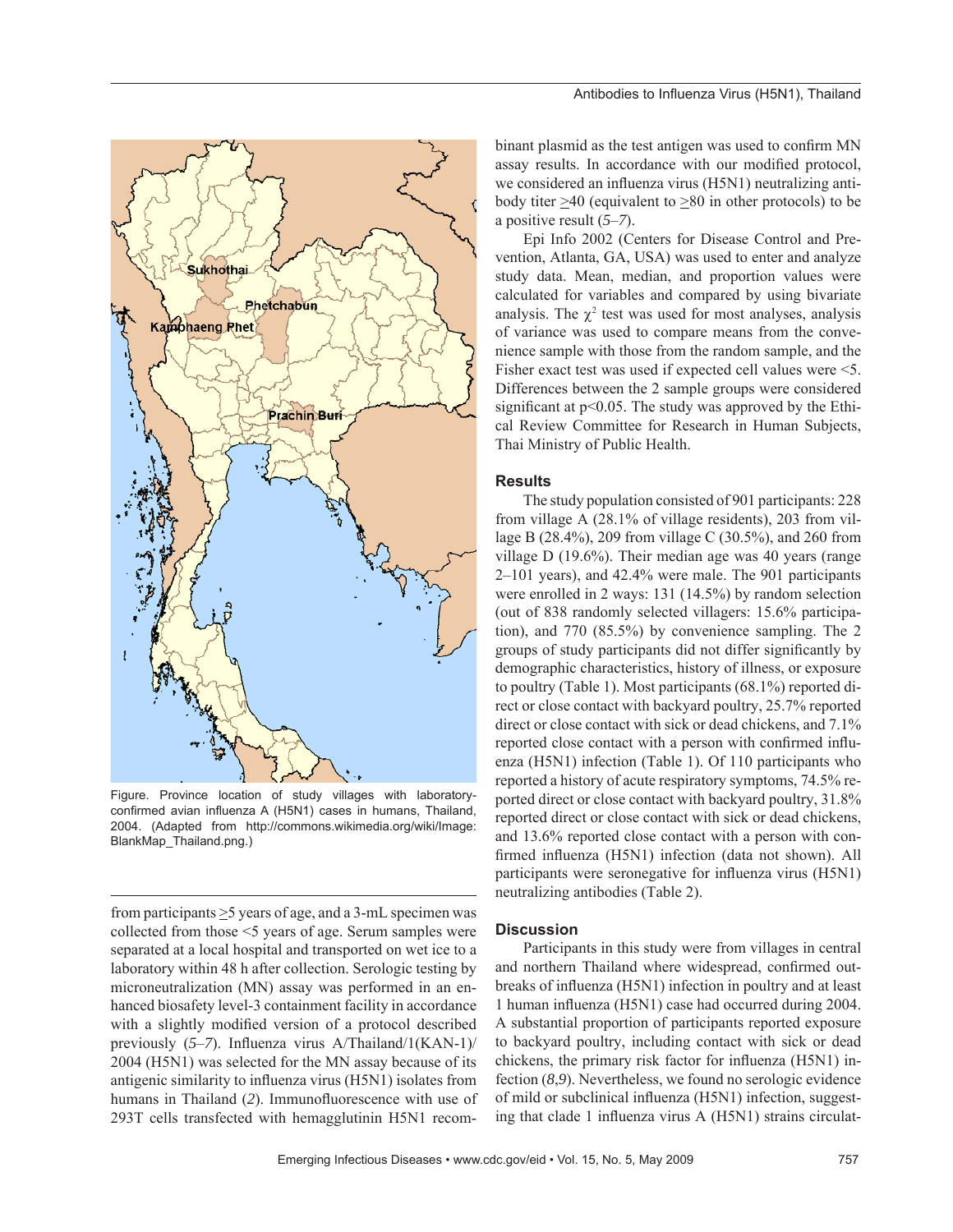## **RESEARCH**

|  | Table 1. Characteristics of the study population, overall and by method of selection, Thailand, 2005 |  |  |  |
|--|------------------------------------------------------------------------------------------------------|--|--|--|
|--|------------------------------------------------------------------------------------------------------|--|--|--|

|                                                                              | Random sample            | Convenience sample       |         | Total sample             |
|------------------------------------------------------------------------------|--------------------------|--------------------------|---------|--------------------------|
| Characteristic                                                               | $(n = 131)$ , no. $(\%)$ | $(n = 770)$ , no. $(\%)$ | p value | $(N = 901)$ , no. $(\%)$ |
| Age group, y                                                                 |                          |                          | 0.30    |                          |
| $1 - 14$                                                                     | 19 (14.5)                | 178 (23.1)               |         | 197 (21.9)               |
| $15 - 29$                                                                    | 14(10.7)                 | 99 (12.9)                |         | 113(12.5)                |
| $30 - 44$                                                                    | 37(28.2)                 | 177 (23.0)               |         | 214 (23.8)               |
| $45 - 59$                                                                    | 32(24.4)                 | 175(22.7)                |         | 207 (22.9)               |
| $60 - 74$                                                                    | 24 (18.3)                | 109 (14.2)               |         | 133 (14.8)               |
| $75 - 89$                                                                    | 4(3.1)                   | 28(3.6)                  |         | 32(3.6)                  |
| $90 - 104$                                                                   | 1(0.8)                   | 4(0.5)                   |         | 5(0.5)                   |
| Occupation                                                                   |                          |                          | 0.04    |                          |
| Plant farmer                                                                 | 59 (45.0)                | 236 (30.6)               |         | 295 (32.7)               |
| Animal farmer                                                                | 3(2.3)                   | 11(1.4)                  |         | 14(1.6)                  |
| Farmer (plant and animal)                                                    | 2(1.5)                   | 7(1.0)                   |         | 9(0.10)                  |
| Merchant                                                                     | 2(1.5)                   | 13(1.7)                  |         | 15(1.7)                  |
| Government officer                                                           | 0                        | 3(0.4)                   |         | 3(0.4)                   |
| Other (employee, housekeeper)                                                | 42 (32.1)                | 346 (44.9)               |         | 388 (43.0)               |
| Missing                                                                      | 23(17.6)                 | 154 (20.0)               |         | 177 (19.6)               |
| Sex                                                                          |                          |                          | 0.70    |                          |
| Male                                                                         | 58 (44.3)                | 324 (42.1)               |         | 382 (42.4)               |
| Female                                                                       | 73 (55.7)                | 446 (57.9)               |         | 519 (57.6)               |
| <b>Risk factors</b>                                                          |                          |                          | 0.60    |                          |
| Direct or close contact with backyard poultry                                | 89 (67.9)                | 525 (68.2)               |         | 614 (68.1)               |
| (including chickens)                                                         |                          |                          |         |                          |
| Direct or close contact with backyard chickens                               | 86 (65.6)                | 519 (67.4)               |         | 605 (67.1)               |
| Direct or close contact with dead/sick chicken                               | 36 (27.5)                | 196 (25.5)               |         | 232 (25.7)               |
| Close contact with a person with a confirmed case                            | 13(9.9)                  | 51(6.6)                  |         | 64 (7.1)                 |
| of avian influenza A                                                         |                          |                          |         |                          |
| Acute respiratory symptoms*                                                  |                          |                          | 0.31    |                          |
| Symptoms                                                                     | 12(9.2)                  | 98 (12.7)                |         | 110 (12.2)               |
| No symptoms                                                                  | 119 (90.8)               | 672 (87.3)               |         | 791 (87.89)              |
| Influenza-like illnesst                                                      |                          |                          | 0.39    |                          |
| Symptoms                                                                     | 7(5.3)                   | 61(7.9)                  |         | 68 (7.5)                 |
| No symptoms                                                                  | 124 (94.7)               | 709 (92.1)               |         | 833 (92.5)               |
| *Acute respiratory symptoms were rhinorrhea, cough, sore throat, or dyspnea. |                          |                          |         |                          |

†Influenza-like illness was defined as a temperature >38.0°C in conjunction with any of the following: rhinorrhea, cough, sore throat, or dyspnea.

ing in Thailand among backyard poultry during 2004 did not transmit easily to our study population.

Our findings differ from those from a study of poultry workers in Hong Kong, among whom the estimated seroprevalence of influenza virus (H5N1) neutralizing antibodies was 10% during the 1997 outbreak (*10*). The Hong Kong poultry workers, however, likely had much greater intensity of exposure to poultry infected with influenza virus (H5N1) than our study population had. Furthermore, the clade 1 influenza virus (H5N1) strains that infected poultry and humans in Thailand during 2004 were antigenically and genetically distinct from the clade 0 influenza virus (H5N1) strains that caused the 1997 outbreak in Hong Kong (11). Our finding of no serologic evidence of asymptomatic or mild influenza (H5N1) infection among Thai villagers is consistent with findings from smaller influenza virus (H5N1) seroprevalence studies among workers in live poultry markets in the People's Republic of China (*12*), among villagers exposed to backyard poultry infected with clade 1 influenza virus (H5N1) in rural Cambodia (*13*), among poultry workers exposed to poultry infected with clade 2.2 influenza virus  $(H5N1)$  in northern Nigeria (*14*), and among poultry farmers exposed to poultry infected with clade 1 influenza virus (H5N1) in Thailand (*7*). Results of studies conducted since 2004 thus suggest that the risk for influenza  $(H5N1)$  infection is low among persons exposed to infected poultry; however, our finding of no serologic evidence of asymptomatic or mild influenza (H5N1) infection among Thai villagers suggests that the high case-fatality proportion in Thailand (17 deaths among 25 persons with confirmed infection) may accurately reflect the severity of the infection in Thailand.

Our study had 3 notable limitations. First, because study participants, most of whom were enrolled by convenience sampling, were generally older than the populations of the villages in which they resided (Thai Ministry of Public Health, unpub. data), our findings may not be generalizable to these villages' populations. Second, because the study was conducted in 2005, some participants may not have accurately recalled relevant exposures or symp-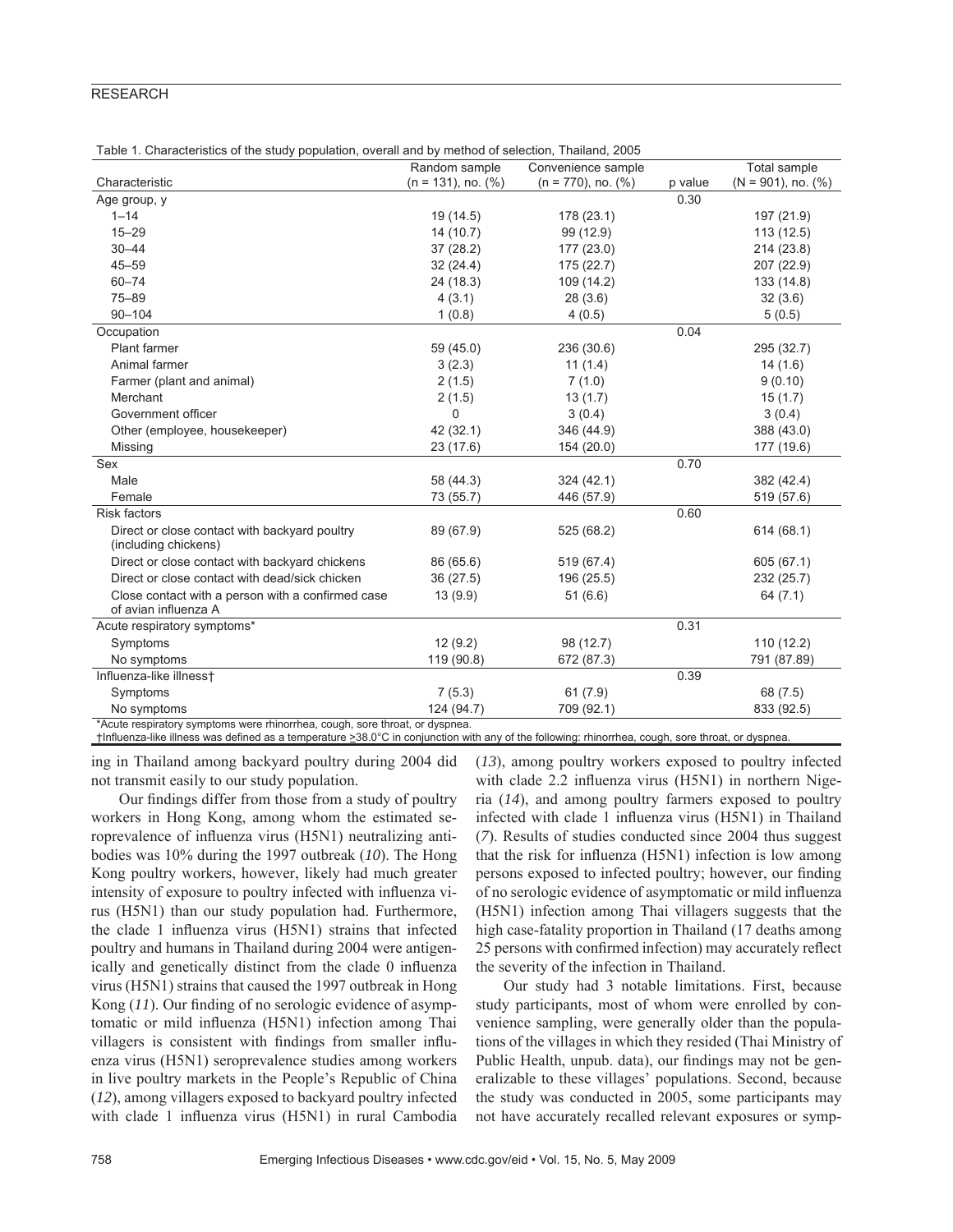|         |               | No. residents by antibody titer |  |    |      |    |    |     |
|---------|---------------|---------------------------------|--|----|------|----|----|-----|
| Village | No. residents |                                 |  | ıО | 20   | 40 | 80 | >80 |
|         | 228           | 227                             |  |    |      |    |    |     |
|         | 204           | 202                             |  |    |      |    |    |     |
|         | 209           | 202                             |  |    | $4*$ |    |    |     |
|         | 260           | 257                             |  |    |      |    |    |     |
| Total   | 901           | 888                             |  |    |      |    |    |     |

Table 2. Avian influenza virus A (H5N1) neutralizing antibody titers among study participants (N = 901), as determined by microneutralization assay, Thailand, 2005

\*Serum obtained from a 52-year-old woman (farmer) in village C without history of respiratory symptoms who reported contact with a sick/dead chicken and live poultry.

†Serum obtained from an 18-year-old man in village D without history of respiratory symptoms who reported contact with a sick/dead chicken and live poultry.

toms from 2004 when the influenza (H5N1) cases occurred. Third, some participants with mild or asymptomatic influenza (H5N1) infection in 2004 may not have generated an antibody response strong enough or durable enough to be detected in serum samples collected in October 2005.

Further data are needed on the natural history and kinetics of the immune response to influenza (H5N1) infection over time among severely ill persons who survived, as well as among those with clinically mild illness. Such prospective serial data may help researchers interpret the significance of low levels of influenza virus (H5N1) neutralizing antibody titers, as well as the results of additional seroprevalence studies. In addition, because influenza virus (H5N1) strains continue to evolve, additional seroprevalence studies to estimate human risk for infection are needed worldwide among populations exposed to the virus, including poultry workers, rural residents, market workers, farm workers, healthcare workers, and family members of infected persons.

## **Acknowledgments**

We are indebted to staff and colleagues with the International Field Epidemiology Training Program–Thailand and to the Bureau of Epidemiology, Department of Disease Control, Thai Ministry of Public Health. We appreciate the assistance of the district and provincial health offices of Prachin Buri, Sukhothai, Kamphaeng Phet, and Phetchabun provinces; the National Institute of Health, Department of Medical Sciences, Ministry of Public Health, Thailand; the Department of Epidemiology, University of Washington; and the US Centers for Disease Control and Prevention.

This study was supported by the Thai Ministry of Public Health.

Dr Dejpichai is a medical epidemiologist at Maharaj Nakhon Si Thammarat Hospital, Ministry of Public Health, Thailand. She is interested in the epidemiology of emerging and reemerging infectious diseases and surveillance for natural disasters.

## **References**

- 1. Chunsuttiwat S. Response to avian influenza and preparedness for pandemic influenza: Thailand's experience. Respirology. 2008;13(Suppl 1):S36–40. DOI: 10.1111/j.1440-1843.2008.01256.x
- 2. Buranathai C, Amonsin A, Chaisigh A, Theamboonlers A, Pariyothorn N, Poovorawan Y. Surveillance activities and molecular analysis of H5N1 highly pathogenic avian influenza viruses from Thailand, 2004–2005. Avian Dis. 2007;51(Suppl):194–200. DOI: 10.1637/7594-040306R.1
- 3. Tiensin T, Chaitaweesub P, Songserm T, Chaisingh A, Hoonsuwan W, Buranathai C, et al. Highly pathogenic avian influenza H5N1, Thailand, 2004. Emerg Infect Dis. 2005;11:1664–72.
- 4. Tiensin T, Nielen M, Songserm T, Kalpravidh W, Chaitaweesub P, Amonsin A, et al. Geographic and temporal distribution of highly pathogenic avian influenza A virus (H5N1) in Thailand, 2004–2005: an overview. Avian Dis. 2007;51(Suppl):182–8. DOI: 10.1637/7635- 042806R.1
- 5. Rowe T, Abernathy RA, Hu-Primmer J, Thompson WW, Lu X, Lim W, et al. Detection of antibody to avian influenza A (H5N1) virus in human serum by using a combination of serologic assays. J Clin Microbiol. 1999;37:937–43.
- 6. Katz JM, Lim W, Bridges CB, Rowe T, Hu-Primmer J, Lu X, et al. Antibody response in individuals infected with avian influenza A (H5N1) viruses and detection of anti-H5 antibody among household and social contacts. J Infect Dis. 1999;180:1763-70. DOI: 10.1086/315137
- 7. Hinjoy S, Puthavathana P, Laosiritaworn Y, Limpakarnjanarat K, Pooruk P, Chuxnum T, et al. Low frequency of infection with avian influenza A (H5N1) virus among poultry farmers in Thailand, 2004. Emerg Infect Dis. 2008;14:499–501. DOI: 10.3201/ eid1403.070662
- 8. Areechokchai D, Jiraphongsa C, Laosiritaworn Y, Hanshaoworakul W, O'Reilly M; Centers for Disease Control and Prevention. Investigation of avian influenza (H5N1) outbreak in humans—Thailand, 2004. MMWR Morb Mortal Wkly Rep. 2006;55(Suppl 1):3–6.
- 9. Dinh PN, Long HT, Nguyen TKT, Hien NT, Mai LTQ, Phong LH, et al. Risk factors for human infection with avian influenza A H5N1, Vietnam, 2004. Emerg Infect Dis. 2006;12:1841–7.
- 10. Bridges CB, Lim W, Hu-Primmer J, Sims L, Fukuda K, Mak KH, et al. Risk of influenza A (H5N1) infection among poultry workers, Hong Kong, 1991–1998. J Infect Dis. 2002;185:1005–10. DOI: 10.1086/340044
- 11. World Health Organization. Towards a unified nomenclature system for the highly pathogenic H5N1 avian influenza viruses [cited 2007 Oct 15]. Available from http://www.who.int/csr/disease/influenza/ nomen.ppt
- 12. Wang M, Di B, Zhou DH, Zheng BJ, Jing H, Lin YP, et al. Food markets with live birds as sources of avian influenza. Emerg Infect Dis. 2006;12:1773–5.